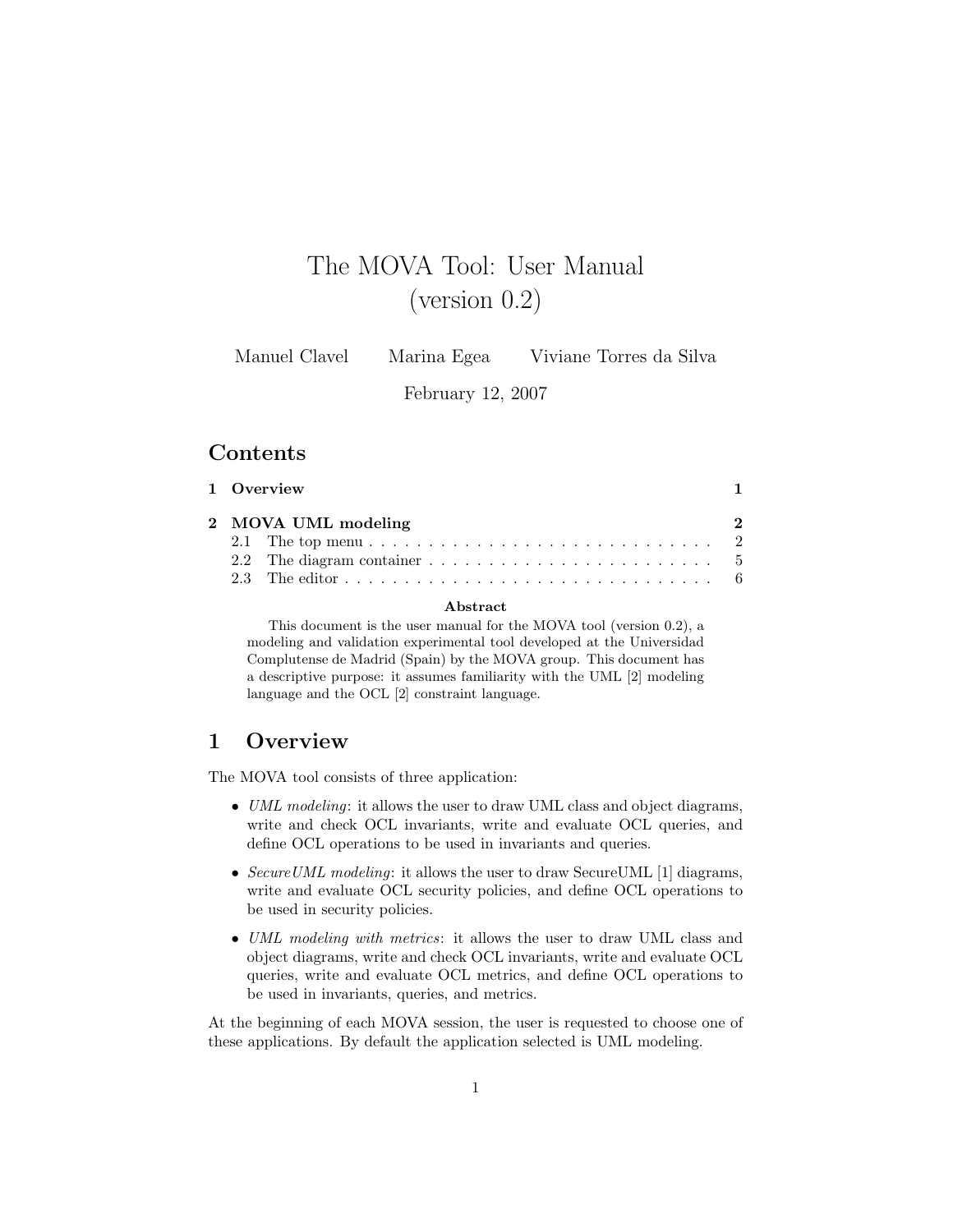Differences with MOVA 0.1 The latest version integrates an OCL editor to assist the user in writing invariants, queries, and operations. The editor is described in Section 2.3.

### 2 MOVA UML modeling

This application allows a user to draw UML class and object diagrams, write and check OCL invariants, and write and evaluate OCL operations and queries.

The main window is divided in two parts: the *top menu* and the *diagram* container. The top menu includes the options of creating diagrams from scratch, saving diagrams in files, opening diagrams previously saved, and printing diagrams. It also includes the option of inserting elements in diagrams, which are given a default name.

The diagram container holds the class and object diagrams drawn by the user; object diagrams of the same class diagram are kept together. Class and object diagrams are drawn in diagram pallets which are stack in a pile. If the container is not empty, the working diagram is the diagram drawn in the visible pallet, i.e., the pallet at the top of the stack. Class diagrams are closed in the diagram container when they hold object diagrams. Closed class diagrams can not be modified.

#### 2.1 The top menu

The top menu options are distributed in submenus: File, Edit, View, Insert, and Help. The top menu also contains icons that provide quick access to particular menu options.

The File submenu includes the following options:

- File|New|Class Diagram. It creates a new class diagram pallet in the diagram container, which becomes the working diagram.
- File|New|Object Diagram. It creates a new object diagram pallet in the diagram container, which becomes the working diagram.
- File|Open|Class Diagram. It creates a new class diagram pallet in the diagram container, and draw in it the class diagram contained in the file selected by the user. This file must contain the class diagram in (MOVA) XML format. The new class diagram pallet becomes the working diagram.
- File|Open|Object Diagram. It creates a new object diagram pallet in the diagram container, and draw in it the object diagram contained in the file selected by the user. This file must contain the object diagram in (MOVA) XML format. The new object diagram pallet becomes the working diagram.
- File|Load|Invariants, operations. It adds to the working class diagram the invariants and operations contained in the file selected by the user. This file must contain the invariants in (MOVA) text format.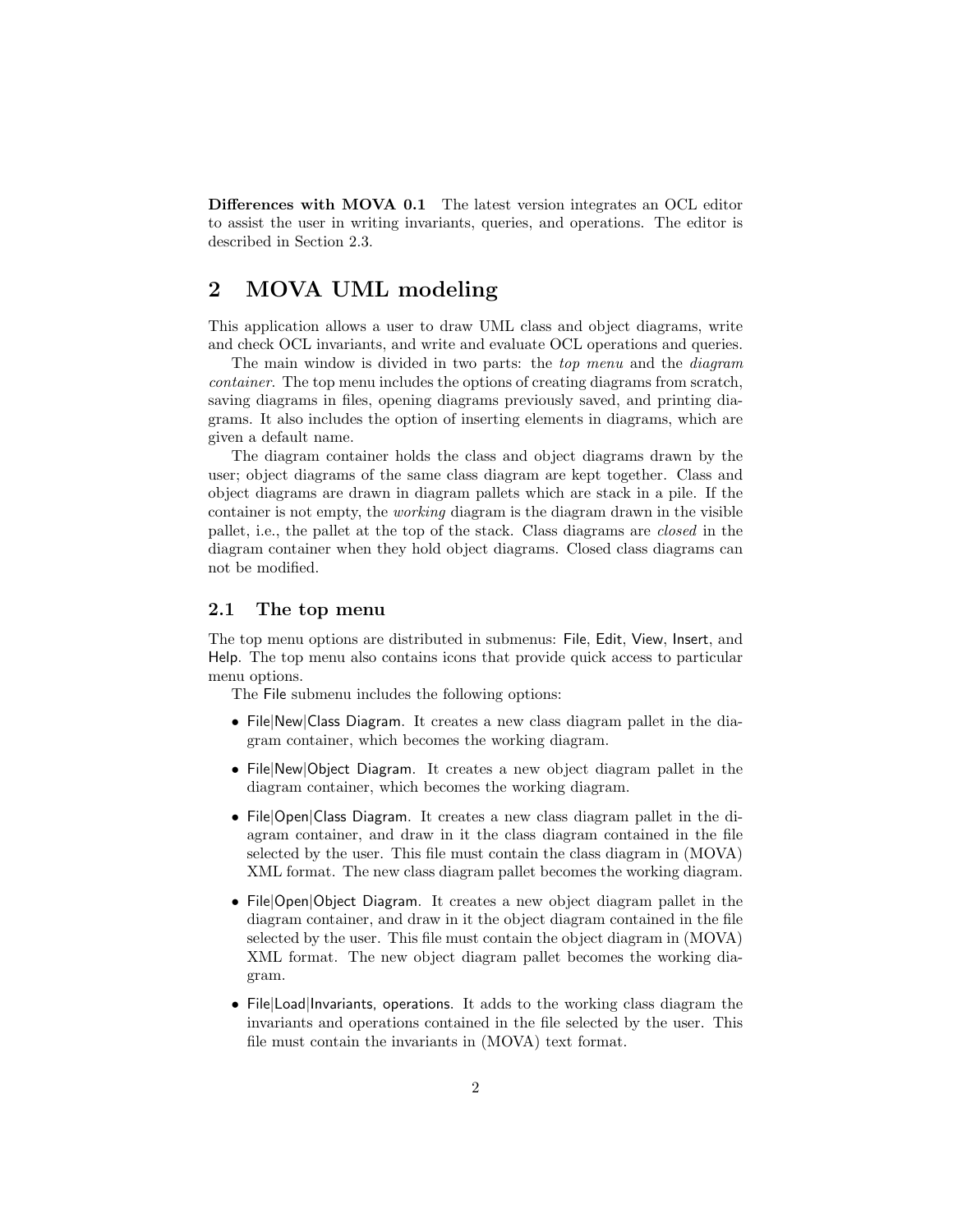- File|Load|Operations. It adds to the working class diagram the operations contained in the file selected by the user. This file must contain the operations in (MOVA) text format.
- File|Close. It closes the working diagram. If the working diagram is a class diagram it also closes all its object diagrams.
- File|Page setup. It allows the user to change the page configuration (media, orientation, and margins) of the working diagram for printing purposes.
- File|Print. It allows the user to print the working diagram, possible changing its current page configuration.
- File|Export to EPS. It saves the working diagram in EPS format in the file selected by the user.
- File|Save as|Diagram. It saves the working diagram in (MOVA) XML format in the file selected by the user.
- File|Save as|Operations, Invariants. It saves the operations and invariants inserted in the working class diagram in (MOVA) text format in the file selected by the user.
- File|Exit. It close the application.

The Edit submenu includes the following options:

- Edit  $Z$ oom  $+$ . It zooms-in in the working diagram.
- Edit|Zoom -. It zooms-out in the working diagram.

The View submenu includes the following options:

- View|Invariants. It allows the user to view the invariants added to the working class diagram, and select those to be checked over the object diagrams linked to the working class diagram.
- View|Class diagram. It allows the user to hide/show the roles, multiplicities, and names of the associations, and the attributes of the classes, depicted in the working class diagram.
- View|Object diagram. It allows the user to hide/show the roles and names of the links, and the attributes of the objects, depicted in the working object diagram.

The Insert submenu includes the following options:

• Insert|Class diagram|Class. It inserts a class in the working class diagram. This element is drawn as a rectangle in the location where the user clicked upon. The class is assigned a default name.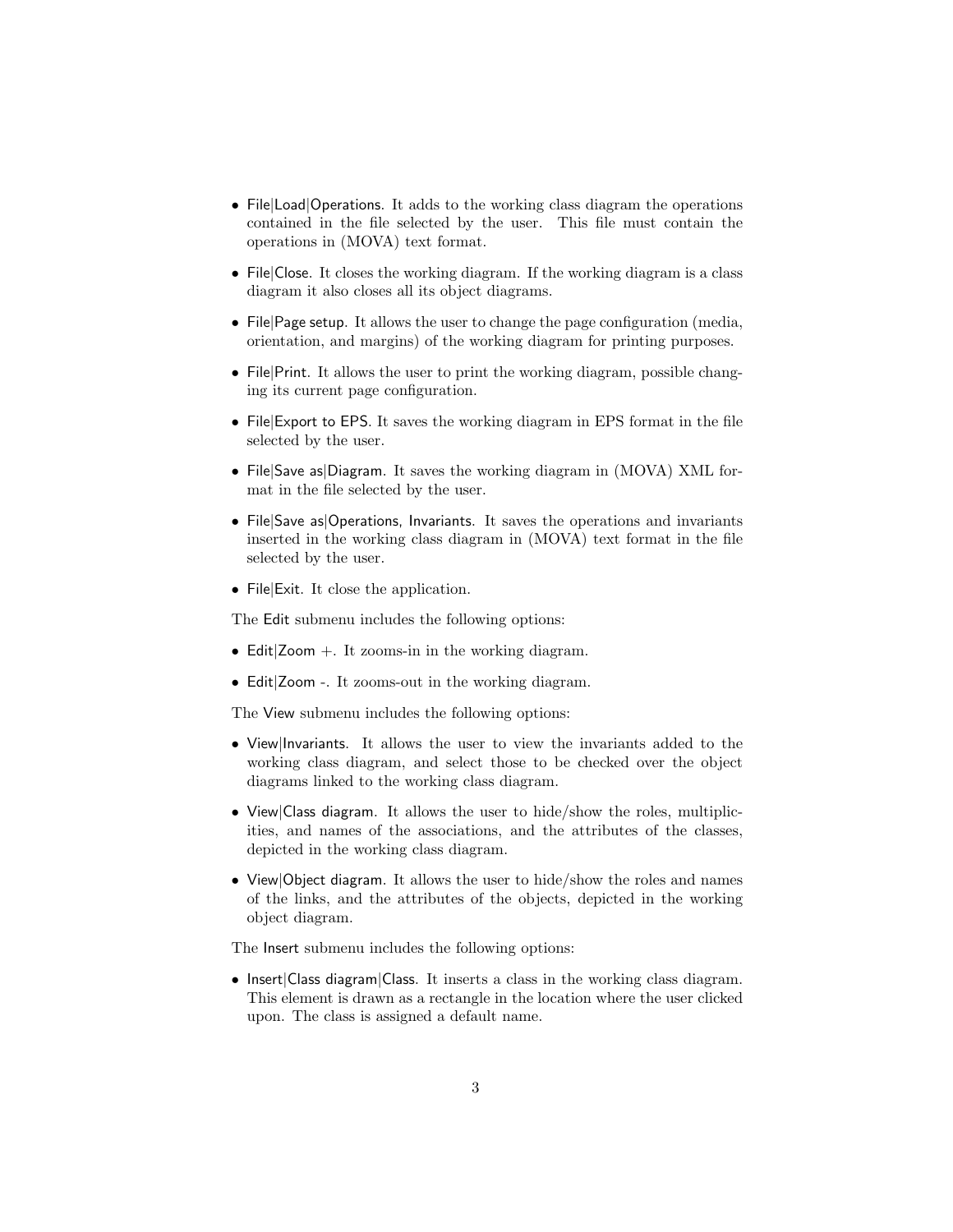- Insert Class diagram Enum. It inserts an enumeration class in the working class diagram. This element is drawn as a rectangle in the location where the user clicked upon. The enumeration class is assigned a default name.
- Insert|Class diagram|Association. It inserts a binary association in the working class diagram. This element is drawn as an association-arrow between the two classes upon which the user clicks at the beginning and the end of a sequence of clickings. If the size of the sequence of clickings is greater than two, the association-arrow is drawn in segments, and the intermediate clicks determine the locations of the end-points of each of the segments. The association is assigned a default name, default roles, and default multiplicities.
- Insert|Class diagram|Generalization. It inserts a generalization in the working class diagram. This element is drawn as a generalization-arrow between the two classes upon which the user clicks at the beginning and the end of a sequence of clickings. The class clicked at the end of the sequence is the super-class. If the size of the sequence of clickings is greater than two, the generalization-arrow is drawn in segments, and the intermediate clicks determine the locations of the end-points of each of the segments.
- Insert|Class diagram|Invariant. It allows the user to add an invariant to the working class diagram. The context (if any) of the invariant is determined by the user, by clicking upon the working diagram. If the user clicks upon a class, the invariant is written in the context of this class; otherwise, the invariant is written without a context. Invariants are written using the MOVA editor as described in Section 2.3.
- Insert|Class diagram|Operation. It allows the user to add an operation to the working class diagram. The context (if any) of the operation is determined by the user, by clicking upon the working diagram. If the user clicks upon a class, the operation is written in the context of this class; otherwise, the operation is written without a context. The name, arguments, and resulting type of the operation are introduced by the user in the operation window; the body of the operation is written using the MOVA editor as described in Section 2.3.
- Insert|Object diagram|Object. It inserts an object (of the class chosen by the user) in the working object diagram. This element is drawn as a rectangle in the location where the user clicked upon. The object is assigned a default name and its attributes are assigned a default value.
- Insert|Object diagram|Link. It inserts a link (of the association chosen by the user) in the working object diagram. This element is drawn as a linkarrow between the two objects upon which the user clicks at the beginning and the end of a sequence of clickings. If the size of the sequence of clickings is greater than two, the link-arrow is drawn in segments, and the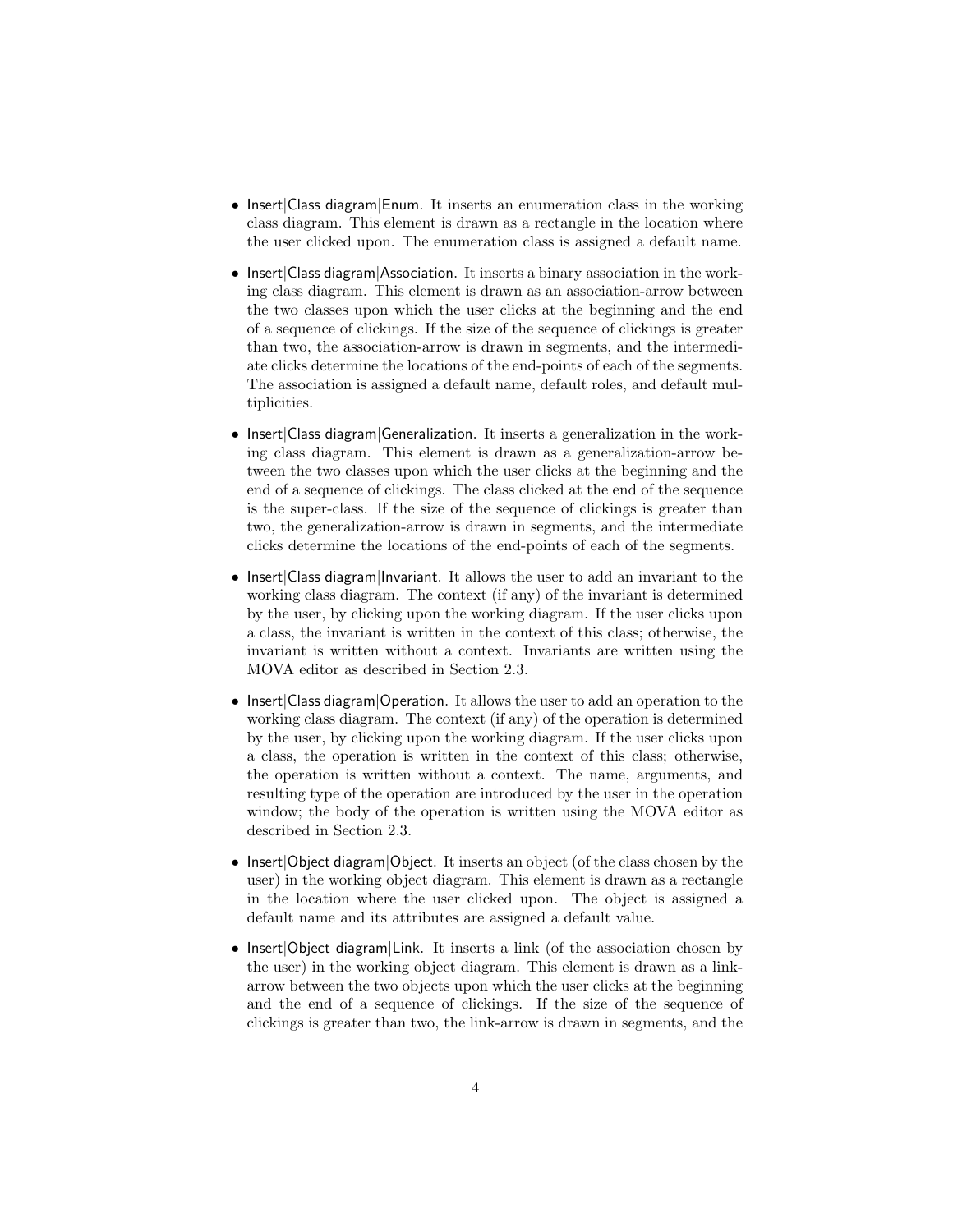| d                       | File New Class diagram              |
|-------------------------|-------------------------------------|
|                         |                                     |
| $\overline{\mathsf{d}}$ | File New Object diagram             |
| $\mathbf{c}^2$          | File Open Class diagram             |
| $\hat{\boldsymbol{c}}$  | File Open Object diagram            |
| 子                       | File Load Invariants, operations    |
| X                       | File Close                          |
| H                       | File Save as Diagram                |
| 凹                       | File Save as Invariants, operations |
| 忉                       | File Exit                           |
|                         | Help About us                       |

Table 1: The UML modeling top menu icons.

intermediate clicks determine the locations of the end-points of each of the segments.

• Insert|Object diagram|Query. It allows the user to execute a query over the working object diagram. Queries are written using the MOVA editor as described in Section 2.3.

The Help submenu includes the following options:

• Help|About us. It provides information about the MOVA project.

The top menu contains icons that provide quick access to particular menu options. Table 1 shows the menu option associated with each icon in the top menu.

### 2.2 The diagram container

The diagram container holds the diagram pallets. Diagrams pallets have a notched tab along their top. The notched tabs of the class diagrams are visible,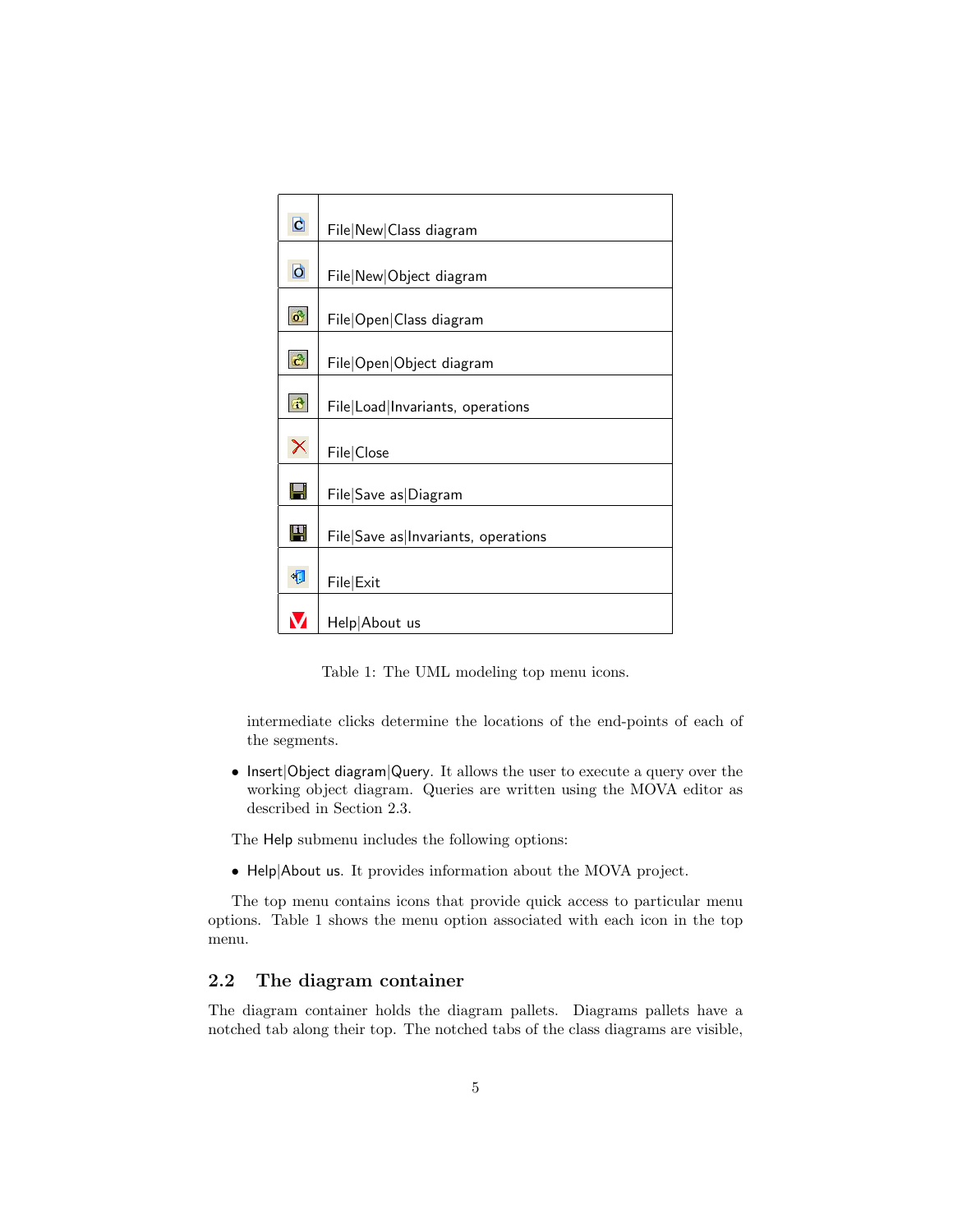as well as those of the object diagrams of the working class diagram. The user can change the working diagram by clicking upon its notched tab.

The icons in the left-margin of the diagram container provide quick access to particular menu options. The icons shown depend on the working diagram: a different set is shown from class diagrams than from object diagrams. Table 2 shows the menu option associated with each icon in the left-margin, except the pointer-icon which is used to select elements in the working diagram. Selected elements can be edited or removed by clicking upon them with the right-bottom of the mouse and choosing the appropriate option in the selection menu: Properties for editing, and Remove for removing. Elements can also be edited by double-clicking upon them.

- Classes: The user can modify the name of selected class, and insert or remove its attributes. Attributes must have a predefined type (Integer, Boolean, and String) or the type introduce by an enumeration class.
- Associations: The user can modify the name of selected association, its roles and their multiplicities.
- *Objects*: The user can modify the name of a selected object and the value of its attributes.

#### 2.3 The editor

The editor assists the user in writing OCL expressions in three different contexts: adding an invariant to a class diagram; writing a query about an object diagram; and defining the body of an operation. The editor main window is shown in Figure 1.

To write an expression the user selects patterns from lists that are built at "run-time" when the bottoms Start, Dot, Arrow, or Space are pressed. The actual patterns shown in the selection lists depend on the current type of the expression and the bottom that has been pressed: the Start bottom is used to start writing an expression; the Dot bottom is used to access a property of a class; the Arrow bottom is used to access a property of a collection; and the Space bottom is used to introduce a logical or an arithmetic operator. The current type of an expression is shown in the Current Type subwindow.

Patterns can contain *holes*, which are *types* enclosed in angle brackets possibly followed by an index. When a pattern with holes is selected the user has to fill its holes with expressions of the appropriate type. Each of these expressions is written in a new editor window, that is a child of the window in which the pattern have been selected. Holes with types integer, boolean, string, and type are special: they are filled in 'ad hoc' windows, writing an integer number, a boolean value, a string, or a class or collection type, respectively. The type of the hole to be filled in a child window is shown in its Target Type subwindow, and the context in which this hole appears is shown in its Context subwindow. A hole with type Any can be filled with expressions of any type. When the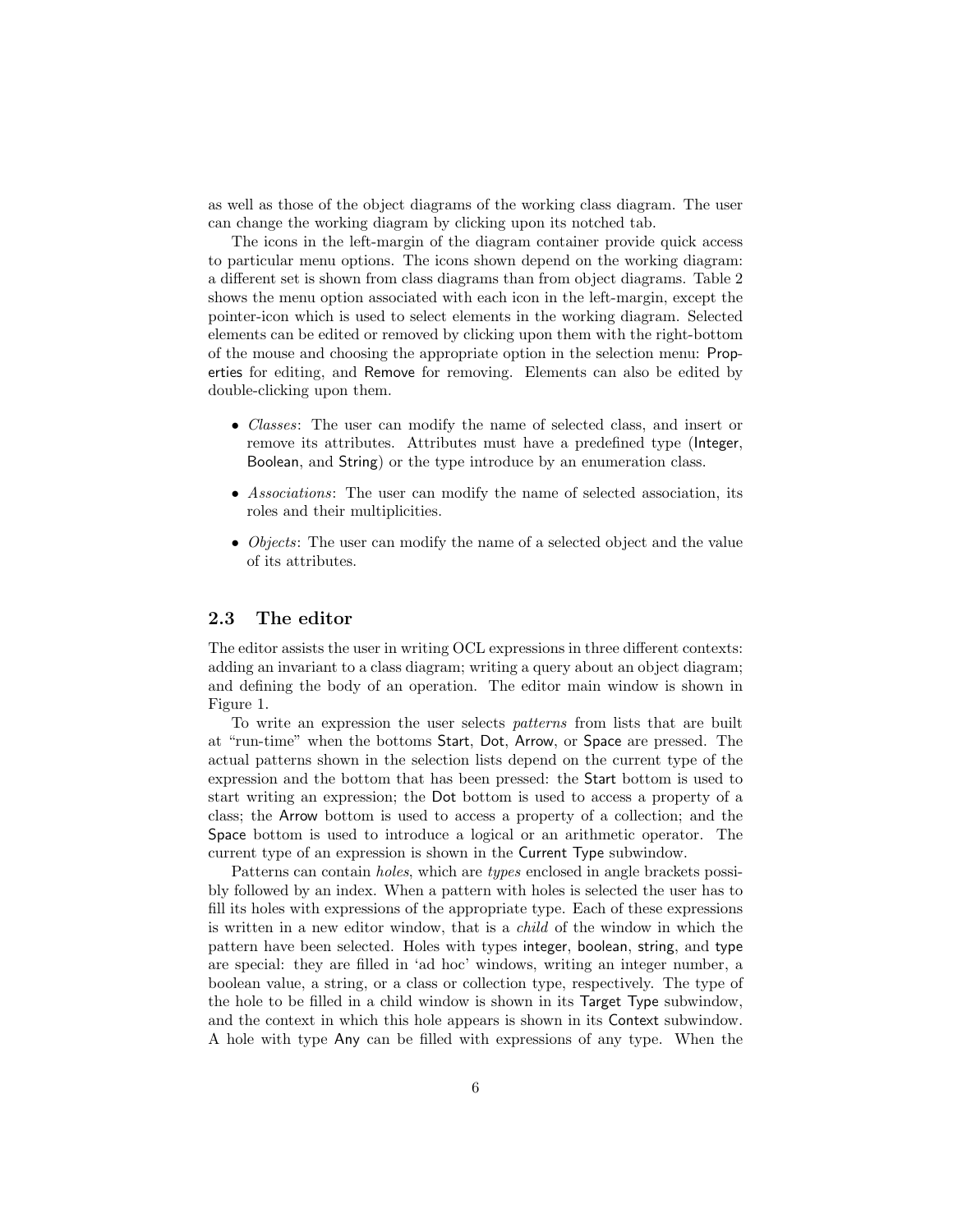| CL                    | Insert Class diagram Class                    |
|-----------------------|-----------------------------------------------|
| <b>ENUM</b>           | Insert Class diagram Enum                     |
| $\longleftrightarrow$ | Insert Class diagram Association              |
| $\rightarrow$         | Insert Class diagram Association Class        |
| Þ                     | Insert Class diagram Generalization           |
| D                     | Insert Class diagram Invariant                |
| Ø.                    | Insert Class diagram   Operation              |
| OBJ                   | Insert Object diagram Object                  |
| LINK                  | Insert Object diagram Link                    |
|                       | Edit $ $ Zoom +                               |
| $\Omega$              | Edit Zoom -                                   |
| Ū                     | View Invariants                               |
| 眃                     | View Class diagram/Object diagram             |
| 凮                     | This option not available in version 0.2.     |
| ⊮                     | It checks the invariant selected by the user. |
| Ŋ.                    | Insert Object diagram Query                   |

Table 2: The UML modeling diagram container icons.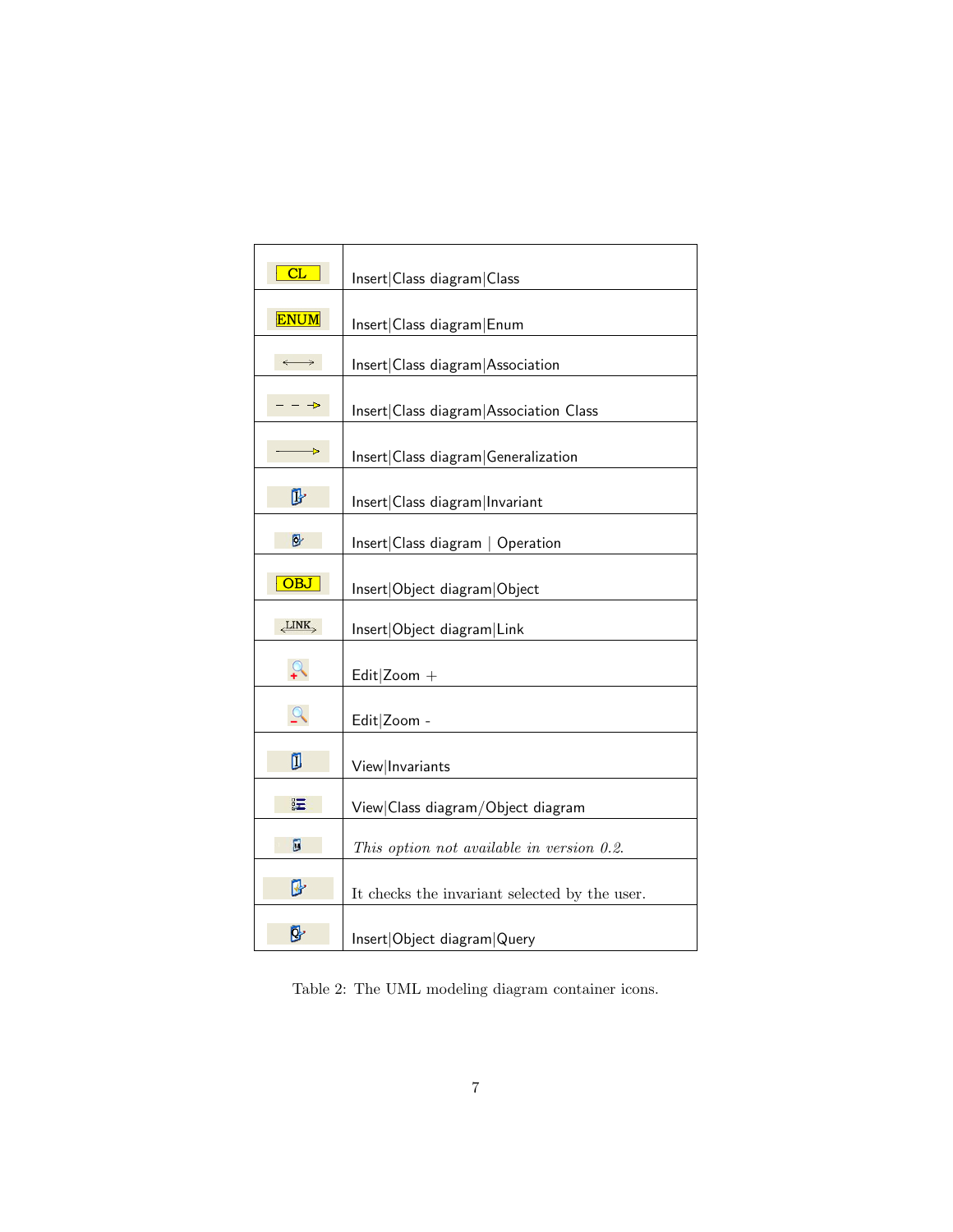|                     | <b>Ocl Editor</b>    | $\overline{\mathbf{x}}$ |
|---------------------|----------------------|-------------------------|
|                     |                      |                         |
|                     |                      |                         |
| Context             |                      |                         |
|                     |                      |                         |
|                     |                      |                         |
|                     |                      |                         |
| <b>Current Type</b> | <b>Target Type</b>   |                         |
|                     |                      |                         |
|                     | Boolean              |                         |
|                     |                      | <b>OK</b>               |
|                     |                      | Undo                    |
|                     |                      |                         |
|                     |                      |                         |
|                     |                      | Cancel                  |
|                     |                      |                         |
|                     |                      |                         |
| Start               | <b>Space</b><br>$->$ |                         |
|                     |                      |                         |

Figure 1: The editor window.

user presses the bottom OK in a child window, the expression written in its Expression subwindow replaces the corresponding hole in its Context subwindow; if there are no more holes to be filled, the expression in the Context subwindow is appended to the right of the expression written in the Expression subwindow of its parent.

There are two special patterns for writing set of elements:

- Set{} denotes the empty set of elements of the type selected by the user; and
- Set $\{\langle \langle type \rangle \rangle\} \rightarrow$ union $(\langle Set[\langle type \rangle])$  denotes the union of two sets of elements of the type selected by the user: the first contains just one element and the second can contain arbitrary number of elements.

There is also a special pattern for writing if-then-else statements whose conditional parts are of the type selected by the user:

• if( $\langle$ Boolean $\rangle$ )then( $\langle$  $\langle$ type $\rangle$ :1 $\rangle$ )else( $\langle$  $\langle$ type $\rangle$ :2 $\rangle$ )fi.

When the editor is used for adding an invariant to a class diagram, the type shown in the Target Type subwindow of the initial window is Boolean. When the editor is used for writing a query about an object diagram, the type shown in the Target Type subwindow of the initial window is Any. Finally, when the editor is used for writing the body of an operation, the type shown in the Target Type subwindow of the initial window is its resulting type.